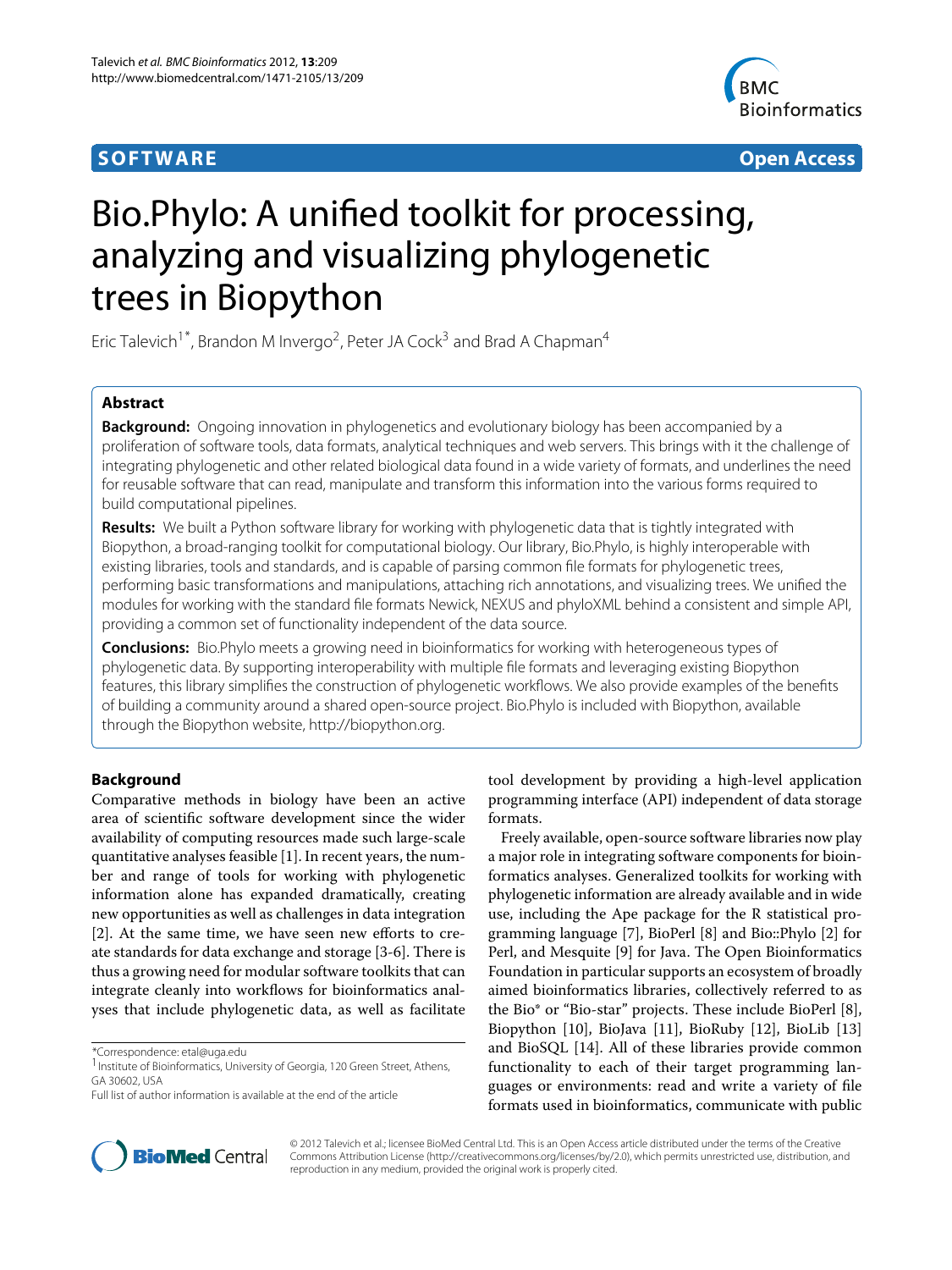web services such as NCBI Entrez [\[15\]](#page-7-12), access widely used stand-alone programs such as BLAST [\[16](#page-7-13)[,17\]](#page-7-14), and define fundamental data types for storing biological information, such as annotated sequence records, protein structures and phylogenetic trees.

We chose Python as the implementation language for our library due to its increasing usage in scientific work [\[18\]](#page-7-15). It allows for particularly concise, easy-to-read code, has extensive library support, and enables the same code to be run on all major operating systems. In addition to Biopython, several other high-quality Python libraries are available for phylogenetics: PyCogent [\[19\]](#page-7-16), DendroPy [\[20\]](#page-7-17), ETE [\[21\]](#page-7-18) and p4 [\[22\]](#page-7-19) each serve specific problem domains well. However, they focus specificially on phylogenetics and are not intended to be general-purpose frameworks for processing biological data.

In this article we present a framework for phylogenetics in the Python programming language, fully integrated with the Biopython toolkit. We supplemented existing support for the NEXUS [\[23\]](#page-7-20) and Newick [\[24\]](#page-8-0) standards in Biopython with a full-featured phylogenetic module, Bio.Phylo, incorporating new input/output support for the phyloXML standard [\[5\]](#page-7-21). We then integrated the new I/O infrastructure with related code in Biopython and added more features that would be useful for researchers, with a focus on easy interoperability and rapid script development.

Our contributions include an I/O framework with parsers and serializers for the standard Newick, NEXUS and phyloXML formats for phylogenetic trees, integrated through a consistent and simple API that is familiar to users of Biopython and BioPerl, as well as a set of common functions to perform on trees independently of the source data format. This framework includes comprehensive class definitions for the rich annotation types which can be serialized in the standard phyloXML format. We also provide several options for visualizing trees, and convenient integration with popular third-party tools.

## **Implementation**

Bio.Phylo is written as a sub-package within the Biopython code base, and is installed along with the Biopython distribution. It has been available as part of the Biopython library since version 1.54, released in May 2010.

The library can be used in Python versions 2.5 through 2.7 and 3.1 or later, without any external libraries required at the time of installation. Functions that rely on external libraries are written within a separate module of the code base, and import their dependencies at run-time. This design makes it possible to install Biopython and use the rest of Bio.Phylo without having installed the dependencies for these specific functions. Because Bio.Phylo is written entirely in Python, it also runs on alternative implementations of Python: Jython 2.5 and Pypy 1.6

through 1.9 in particular pass the module's unit testing suite.

## **I/O functions for standard file formats**

A unified API for input and output is provided for the Newick, NEXUS and phyloXML formats with the same underlying object structures. The simple API style is shared with Bio.SeqIO, AlignIO, Motif and other modules within Biopython; the API also resembles that of BioPerl. The read and write functions accept a filename or handle, so they also work with Unix pipes, network handles or other file-like objects. As in Biopython's SeqIO and AlignIO, a convert function is available to convert between any two of the supported formats with a single call.

The I/O code is designed for simple addition of other file formats without disturbing the existing code for Newick, NEXUS and phyloXML. Parsing and serialization code is separated from the internal tree object representation. All parsers return a common object type, the tree, independently of the source data format, and the parsed tree objects all support a common set of operations.

#### **Common tree representation**

A phylogeny is represented by a Tree object which contains global information about the phylogeny, such as whether it is rooted, and a reference to the root Clade. Each Clade contains a reference to its child clades, a simple Python list of further Clade objects, nested recursively. The Clade object also contains information about the node occuring at the split or tip it represents, such as the length of the branch leading to it and the name of the node. There is no additional complex data structure operating "under the hood", and trees are not required to be bifurcating, although the functions in Bio.Phylo currently assume that each Clade has a single parent, i.e., the topology of the Tree is indeed a tree and not a network. This straightforward design is conducive to implementing algorithms in a form that is easy to read and understand, with minimal need for management of the object's internal data representation.

The basic Tree and Clade objects store the intersection of the information that can be represented in the Newick and phyloXML formats. To store additional formatspecific attributes, we defined separate Newick and PhyloXML sub-classes which inherit from the basic Tree and Clade classes. Classes for each element type defined in the phyloXML specification have been implemented in the Bio.Phylo.PhyloXML module, allowing richer annotation types to be attached to Tree objects. For convenience in adding graphical cues, the Clade class also has attributes for the displayed color and width of a branch. The properties of the branch color and width attributes follow the phyloXML specification, and are available on the common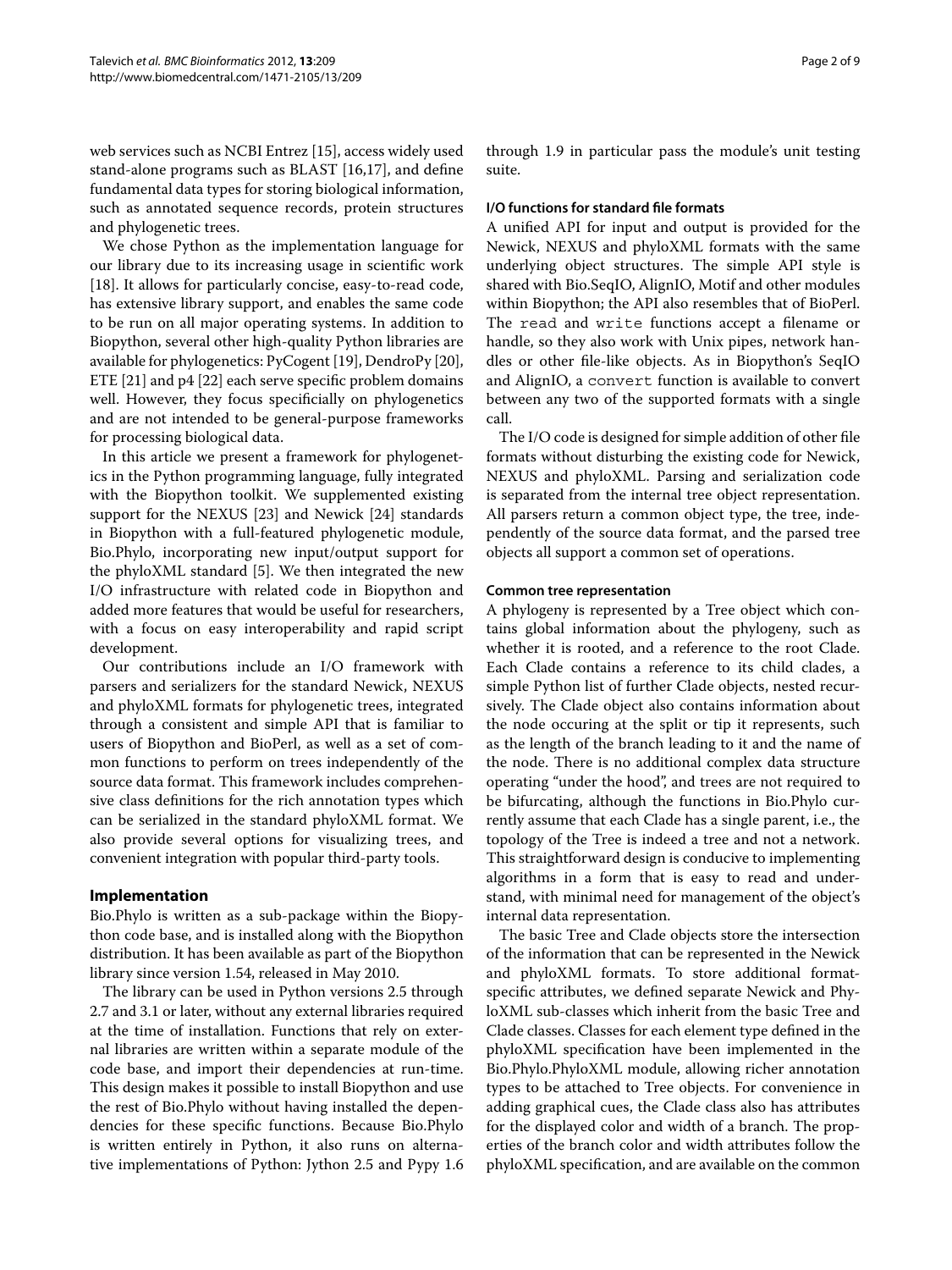Clade class due to their usefulness, particularly during interactive work. In accordance with the phyloXML specification, these attributes apply in a cascading manner down the clade: for example, if the root Clade object is assigned the color blue, the entire tree will be displayed as blue unless a child clade overrides this attribute.

#### **Methods for tree inspection and manipulation**

The Tree and Clade objects also implement common methods for tree manipulation and simple analyses that might be used routinely in bioinformatics workflows. These include methods for tree search and traversal, extracting basic information, and modifying or manipulating the tree. A listing of these methods and other functions available in Bio.Phylo is given in Table [1.](#page-3-0)

Both the Tree and Clade classes inherit from a third class, TreeMixin, which implements these common tree methods. Therefore, most of the same methods are available on both the Tree object and any of the Clade objects it contains; in practice, one can usually ignore the distinction between the global Tree object and the root Clade.

## **Visualization**

We implemented several mechanisms for displaying trees. The draw function displays a rooted phylogram (Figure [1\)](#page-4-0), in the style of Phylip's drawgram program, while draw graphviz displays an unrooted cladogram using the Graphviz programs [\[25\]](#page-8-1) for layout and the NetworkX library [\[26\]](#page-8-2) as an intermediate graph representation.

The generated plots can be further modified using the built-in functions of matplotlib or PyLab [\[28\]](#page-8-3). In case no visualization libraries are available on a system, plain-text representations of a tree are also possible. The function draw ascii draws an "ASCII-art" tree to standard output or a given file handle. Using the built-in Python print statement on a Tree object shows the nested object hierarchy, including class names and the values of attributes such as branch length.

Since the complete phyloXML specification is implemented, files can be saved by Bio.Phylo with graphical annotations and then rendered with popular visualization tools such as Archaeopteryx [\[29\]](#page-8-4). The cascading behavior of clade colors and branch widths is shared by Archaeopteryx and other tree visualization software that implements phyloXML.

## **Wrappers for third-party programs**

Biopython includes a common framework for building wrappers for external programs. This framework allows us to leverage the functionality of widely used third-party programs from within Biopython, rather than reimplement those functions. For example, Biopython supports the Phylip suite of programs via EMBOSS [\[30\]](#page-8-5), with wrappers implemented in the Bio.Emboss.Applications module. We follow this rationale in Bio.Phylo.

Within the sub-module Bio.Phylo.Applications, we currently provide wrappers for the tree inference programs PhyML [\[31\]](#page-8-6) and RAxML [\[32\]](#page-8-7). The code scaffolding is in place to add more, using the same common Bio.Application framework.

## *PAML integration*

Bio.Phylo also includes wrappers for the PAML suite of programs [\[33\]](#page-8-8), specifically the analysis programs yn00, baseml, and codeml. Additionally, we created a pure-Python re-implementation of the program chi2 as a simple means to perform likelihood ratio tests. Since the analysis programs are operated through the use of configuration files rather than command-line arguments, a different approach was required than what Bio.Application enables. We therefore provide wrappers for these programs in a separate sub-module, Bio.Phylo.PAML.

For each of the three analysis programs, the wrapper defines a corresponding class that the user instantiates to store the configuration state. The programs' standard configuration options are set through the set options method and are automatically written to a configuration file when the run method is invoked or through the write ctl file method. Existing configuration files may be parsed via the method read\_ctl\_file. Finally, each module of Bio.Phylo.PAML provides a read method, which parses the output files of the respective programs. The results of an analysis are stored hierarchically in a set of nested dictionary objects, allowing quick access by keywords.

## **Biopython integration**

Bio.Phylo integrates cleanly with other parts of the Biopython toolkit. We reuse existing Biopython API conventions, including classes for exceptions and warnings, as well as the packaging and installation mechanisms and the testing framework. As mentioned above, the wrappers for running external programs use a common Biopython framework, Bio.Application. NEXUS and Newick support were obtained through a refactoring of the Bio.Nexus module, originally written by Frank Kauff and Cymon J. Cox [\[34\]](#page-8-9).

Where appropriate, classes in the PhyloXML module support methods for conversion to and from instances of the general-purpose Biopython classes for molecular sequences, annotated sequence regions and multiple sequence alignments. For example, phyloXML defines a ProteinDomain element type which represents a functional domain within a protein sequence that appears in the tree; our implementation of the ProteinDomain class includes a to seqfeature method to convert a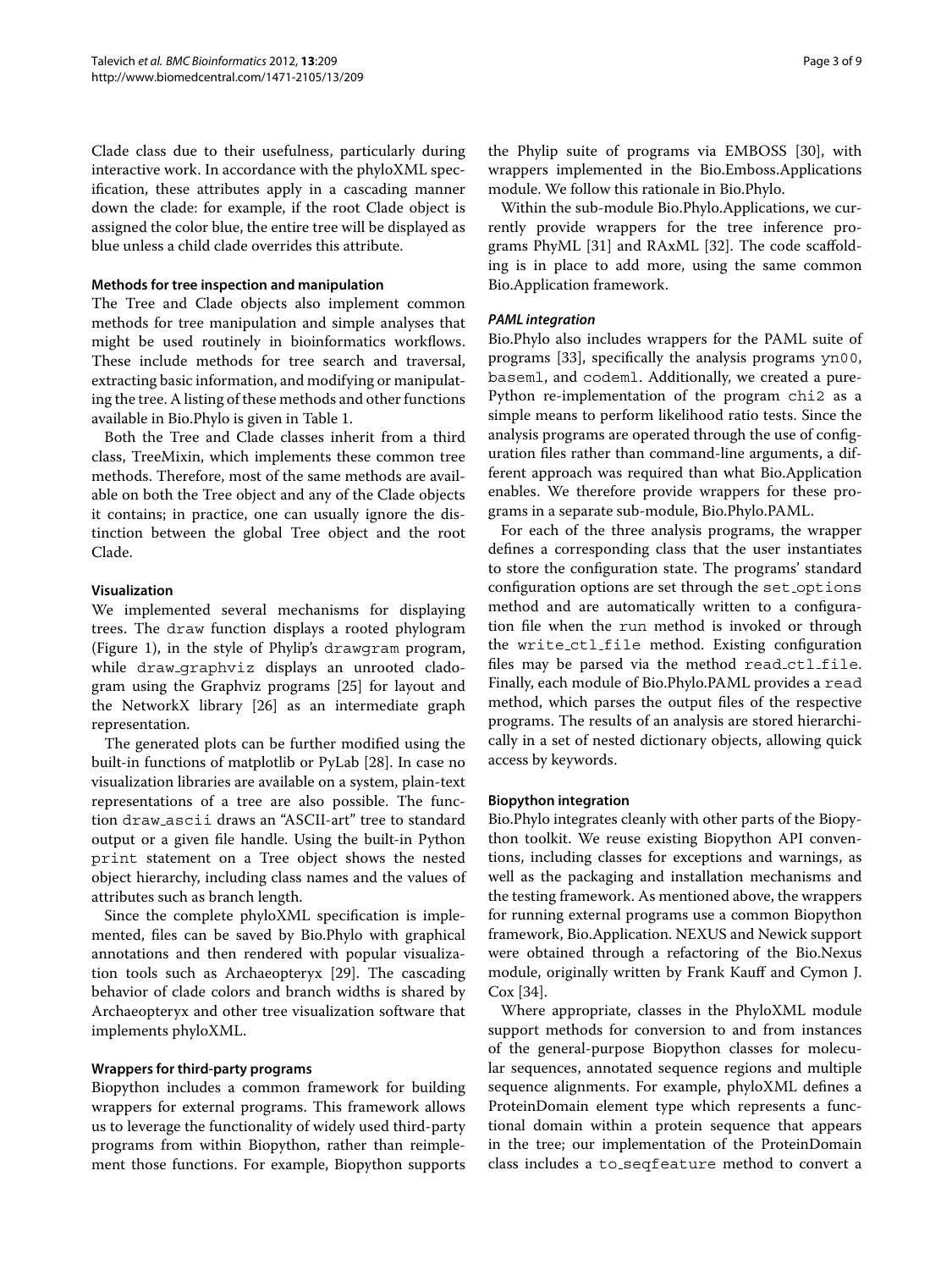**Table 1 Built-in functions and tree methods**

<span id="page-3-0"></span>

| Source             | <b>Function</b>     | <b>Description</b>                                                         |
|--------------------|---------------------|----------------------------------------------------------------------------|
| Bio.Phylo          | read                | Parse a file in the given format and return a single tree.                 |
| Bio.Phylo          | parse               | Iteratively parse a file and return each of the trees it contains.         |
| Bio.Phylo          | write               | Write a sequence of trees to file in the given format.                     |
| Bio.Phylo          | convert             | Convert between two tree file formats.                                     |
| Bio.Phylo          | draw                | Plot the given tree using matplotlib (or pylab).                           |
| Bio.Phylo          | draw_ascii          | Draw an ascii-art phylogram of the given tree.                             |
| Bio.Phylo          | draw_qraphviz       | Display a tree or clade as a graph, using the graphviz engine.             |
| Bio.Phylo          | to_networkx         | Convert a Tree object to a NetworkX graph object.                          |
| Bio.Phylo.BaseTree |                     |                                                                            |
| TreeMixin          | find_elements       | Find all tree elements matching the given attributes.                      |
| TreeMixin          | find_clades         | Find each clade containing a matching element.                             |
| TreeMixin          | find_any            | Return the first matching element found by find_elements, if any.          |
| TreeMixin          | get_path            | List the clades directly between the current node and the target.          |
| TreeMixin          | get_nonterminals    | List of all of the tree or clade's internal nodes.                         |
| TreeMixin          | get_terminals       | List of all of the tree or clade's "leaf" nodes.                           |
| TreeMixin          | trace               | List of all clade object between two targets in the tree/clade.            |
| TreeMixin          | common ancestor     | Most recent common ancestor (clade) of all the given targets.              |
| TreeMixin          | count_terminals     | Count the number of terminal nodes within the tree.                        |
| TreeMixin          | depths              | Create a mapping of tree clades to depths (by branch length).              |
| TreeMixin          | distance            | Calculate the sum of the branch lengths between two targets.               |
| TreeMixin          | is_bifurcating      | Return True if tree downstream of node is strictly bifurcating.            |
| TreeMixin          | is_monophyletic     | If the given terminals comprise a complete subclade, return the MRCA.      |
| TreeMixin          | is_parent_of        | True if target is a descendent of the tree.                                |
| TreeMixin          | is_preterminal      | True if all direct descendents are terminal.                               |
| TreeMixin          | total_branch_length | Calculate the sum of all the branch lengths in the tree.                   |
| TreeMixin          | collapse            | Deletes target from the tree, relinking its children to its parent.        |
| TreeMixin          | collapse_all        | Collapse all the descendents of the tree, leaving only terminals.          |
| TreeMixin          | ladderize           | Sort clades in-place according to the number of terminal nodes.            |
| TreeMixin          | prune               | Prunes a terminal clade from the tree.                                     |
| TreeMixin          | split               | Generate n (default 2) new descendants.                                    |
| Tree, Clade        | is_terminal         | True if the node has no descendents.                                       |
| Tree               | root_with_outgroup  | Reroot the tree with the specified outgroup clade.                         |
| Tree               | root_at_midpoint    | Reroot the tree at the midpoint between the two most distant terminals.    |
| Tree               | format              | Serialize the tree as a string in the specified file format.               |
| Tree               | as_phyloxml         | Convert the tree to its PhyloXML subclass equivalent.                      |
| Tree               | from_clade          | Create a new Tree object given a clade.                                    |
| Tree               | randomized          | Create a randomized bifurcating tree, given a list of taxa.                |
| Bio.Phylo.PhyloXML |                     |                                                                            |
| Phylogeny          | to_alignment        | Construct an alignment from the aligned sequences in this tree.            |
| Bio.Phylo.PAML     |                     |                                                                            |
| chi2               | cdf_chi2            | $\chi^2$ cumulative distribution function, for log-likelihood ratio tests. |
| baseml             | read                | Parse a BASEML results file.                                               |
| codeml             | read                | Parse a CODEML results file.                                               |
|                    |                     |                                                                            |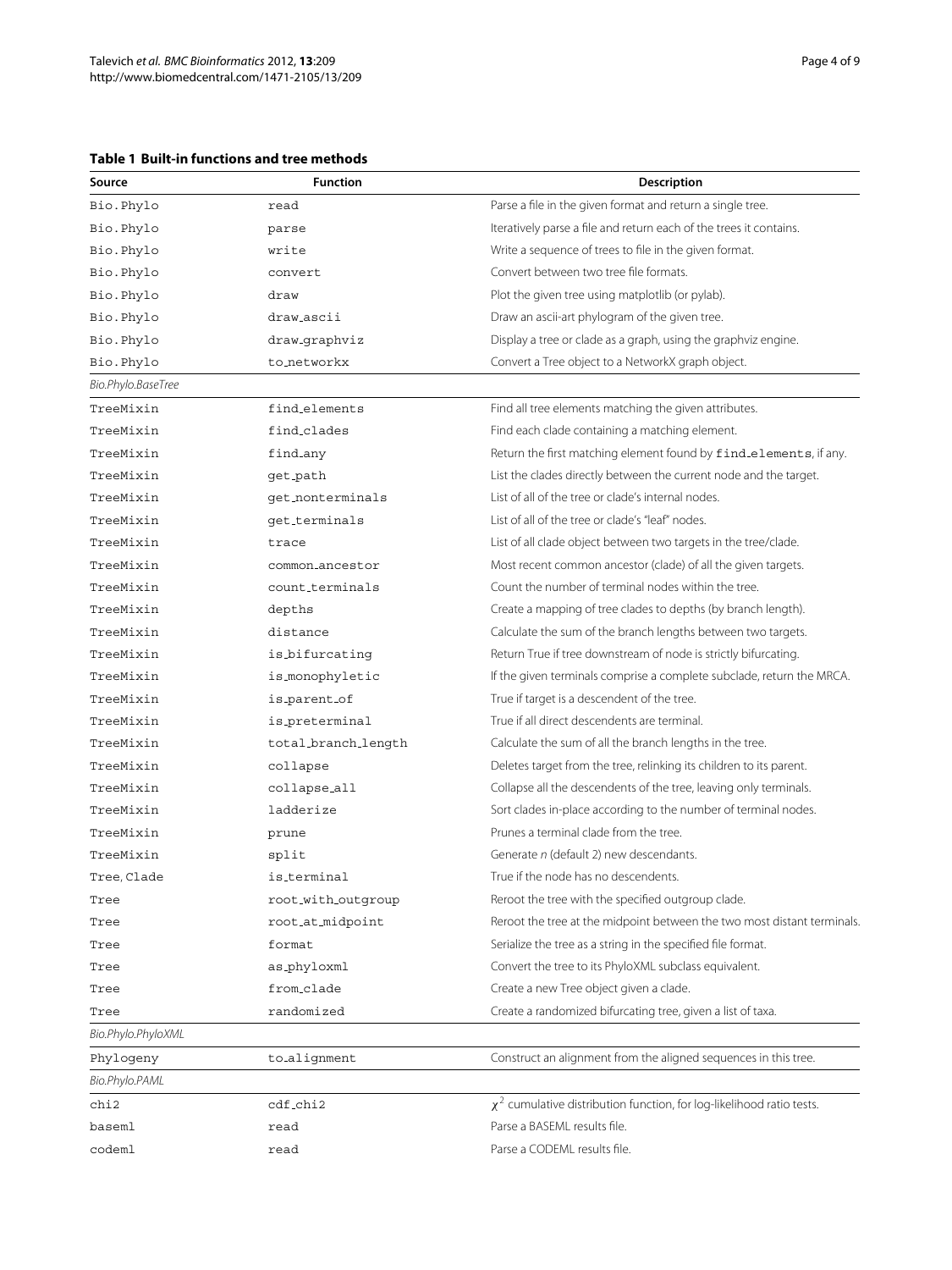#### **Table 1 Built-in functions and tree methods** *Continued*

| yn00       | read            | Parse a yn00 results file.                                        |
|------------|-----------------|-------------------------------------------------------------------|
| _paml.Paml | write_ctl_file  | Dynamically build a program-specific control file.                |
| _paml.Paml | read_ctl_file   | Parse a control file to create a program-specific class instance. |
| _paml.Paml | print_options   | Print all of the program options and their current settings.      |
| _paml.Paml | set_options     | Set the value of a program option.                                |
| _paml.Paml | qet_option      | Return the value of a program option.                             |
| _paml.Paml | qet_all_options | Return the current values of all the program options.             |
| _paml.Paml | run             | Run a PAML program and parse the results.                         |

Public methods and functions provided in the Bio.Phylo module and sub-modules. An up-to-date version of this information is available at [http://biopython.org/DIST/](http://biopython.org/DIST/docs/api/) [docs/api/.](http://biopython.org/DIST/docs/api/)



<span id="page-4-0"></span>protein family [\[27\]](#page-8-10) is downloaded, read by Bio.Phylo, and plotted with default settings. The tree is then rerooted at the midpoint of its two most divergent tips and ladderized such that sibling clades with a larger number of descendents are listed first. The clade of genes belonging to vertebrate species is identified as the common ancestor of the human and zebrafish, after inspection of the original tree. The vertebrate clade is highlighted with the color fuchsia and an increased branch width, and the rest of the tree is colored gray. Finally, the tree is plotted again.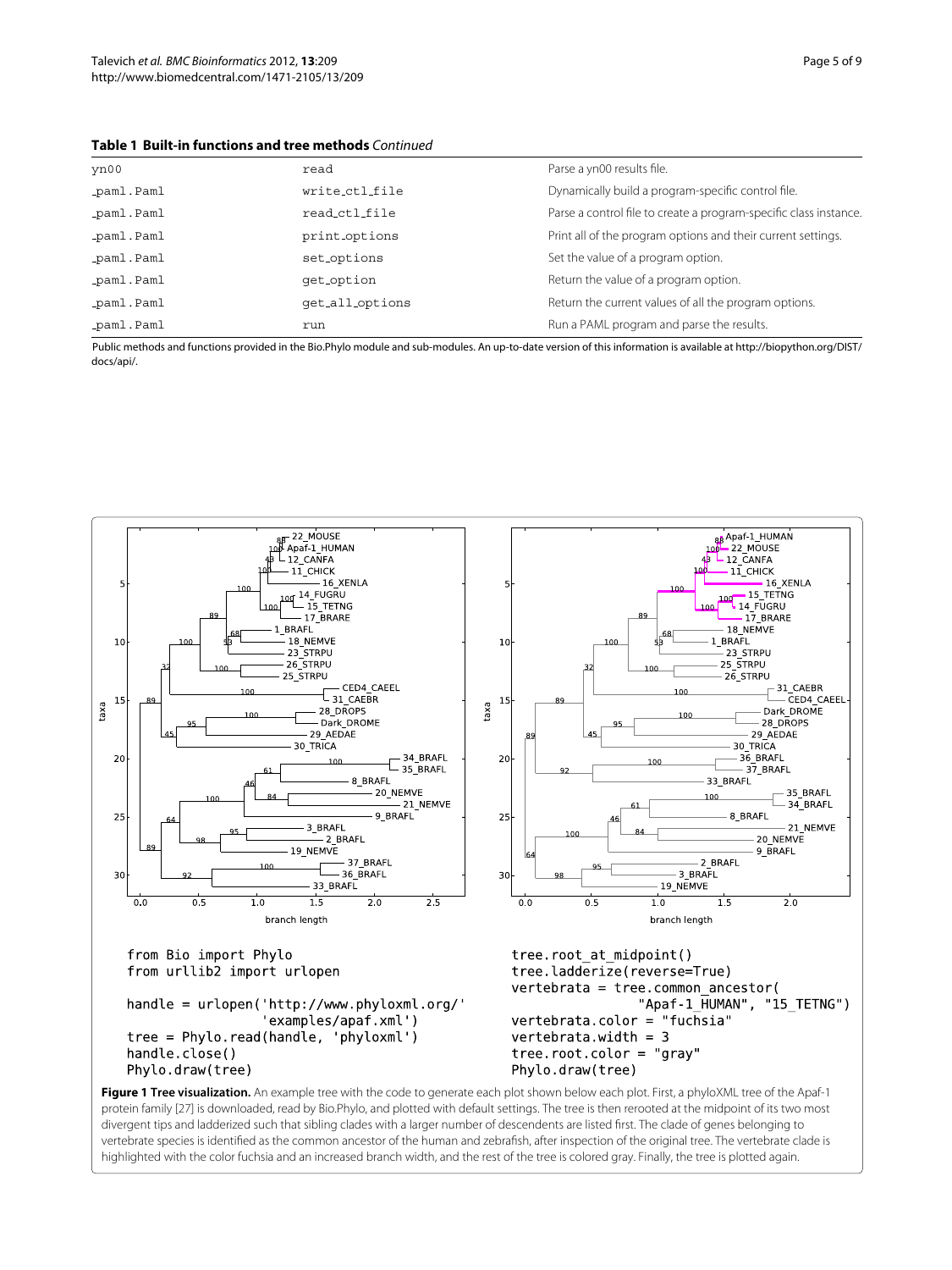ProteinDomain instance to an instance of the Biopython class SeqFeature, a generalized representation of an annotated sequence region. These SeqFeature objects could then be used with the Biopython's GenomeDiagram module [\[35\]](#page-8-11) to create a diagram of the protein domain architecture of each sequence appearing in the phyloXML tree. The ProteinDomain class also provides a complementary method, from seqfeature, which could be used to add domain architecture annotations to the sequences in a phyloXML record, given the corresponding GenBank files.

#### **Validation**

A complete suite of unit tests to verify correct functioning of each module is included with the Biopython distribution. This includes the round-trip parsing and serialization of example files in each supported file format; conversion between formats; proper construction, behavior and serialization of all phyloXML element types; methods for tree inspection, traversal and manipulation; and succesful loading of optional third-party libraries, if available.

## **Results**

#### **Use of Bio.Phylo in published studies**

Since the Bio.Phylo module has been made available to the community throughout its development, researchers have had the opportunity to use it in studies that have since been published.

A recent study of microbial phylogenomics used Bio.Phylo for large-scale processing of microbial gene trees, generating permutations of tree topologies by rerooting over 100,000 gene trees at each internal and external node [\[36\]](#page-8-12). Additional file [1](#page-7-22) shows a simplified example of how such rerooting could be performed.

In another study of the eukaryotic protein kinase superfamily in the protozoan phylum Apicomplexa, Bio.Phylo was used to identify putative lineage-specific ortholog groups by selecting clades with significant bootstrap support from gene trees [\[37\]](#page-8-13). The corresponding sequences were then automatically extracted from a matching FASTA file, using Biopython's SeqIO module, for further analysis in a computational pipeline.

#### **Performance**

Despite the stark simplification of the underlying data structures, the majority of the built-in tree methods have a run time that is theoretically linear or constant in proportion to the number of nodes in the tree. The tree traversal methods find clades and find elements are Python generator functions which evaluate and emit values incrementally, as needed by the caller; this "lazy evaluation" approach uses computer memory more efficiently and avoids performing more computation than necessary; for example, the method find any uses this property to stop traversal after finding the first element matching the user's query and thus avoid traversing the remainder of the tree structure or evaluating any further comparisons.

We timed several benchmark operations on large tree files to evaluate the speed of Bio.Phylo on several different tasks (Table [2;](#page-6-0) Additional file [2\)](#page-7-23). On more modestly sized trees and input files, these operations typically complete in a small fraction of a second.

#### **Cookbook and additional documentation**

In keeping the Bio.Phylo module general-purpose and simple to begin using, we have chosen not to include niche functions, or approaches that are still the topic of active research, in the Biopython distribution. However, we nonetheless anticipate that other users of the Bio.Phylo module will want to use these features, and there is a benefit to sharing this code. We resolve this by maintaining an online "cookbook" on the Biopython wiki [\(http://biopython.org/wiki/Phylo](http://biopython.org/wiki/Phylo_cookbook) cookbook). This cookbook contains working code samples for common usage patterns, as well as exporting to object types of other libraries. In particular, we provide functions to convert a Bio.Phylo tree object to a distance or adjacency matrix using the NumPy module for Python, and to export a Bio.Phylo tree to the native tree objects used by the R package Ape [\[7\]](#page-7-4), via the Rpy2 module, and the Python package PyCogent [\[19\]](#page-7-16).

The main Biopython tutorial, included with the Biopython distribution and available online at [http://biopython.](http://biopython.org/) [org/,](http://biopython.org/) contains a chapter on the Bio.Phylo module describing its use in detail.

#### **Discussion**

Bio.Phylo organizes phylogenetic trees as a primary data type, filling a previously underserved area of data handling within Biopython. The module directly implements tree parsing and serialization in three standard formats, as well as navigation, visualization and manipulation of phylogenetic trees, and conversion of tree data to other data types. Other important aspects of phylogenetics, including phylogenetic tree reconstruction and analysis of rate variation and ancestral character states, exist as optimized stand-alone programs by other authors; RAxML and PAML are examples of such programs that are already well accepted by the phylogenetics community. Rather than re-implement the functionality of these established third-party programs ourselves, we have opted to provide wrappers for these, and focus on providing "glue" utilities to ease the process of assembling computational workflows that involve phylogenetic data.

By building our work into an existing, popular library, we were able to take advantage of both the software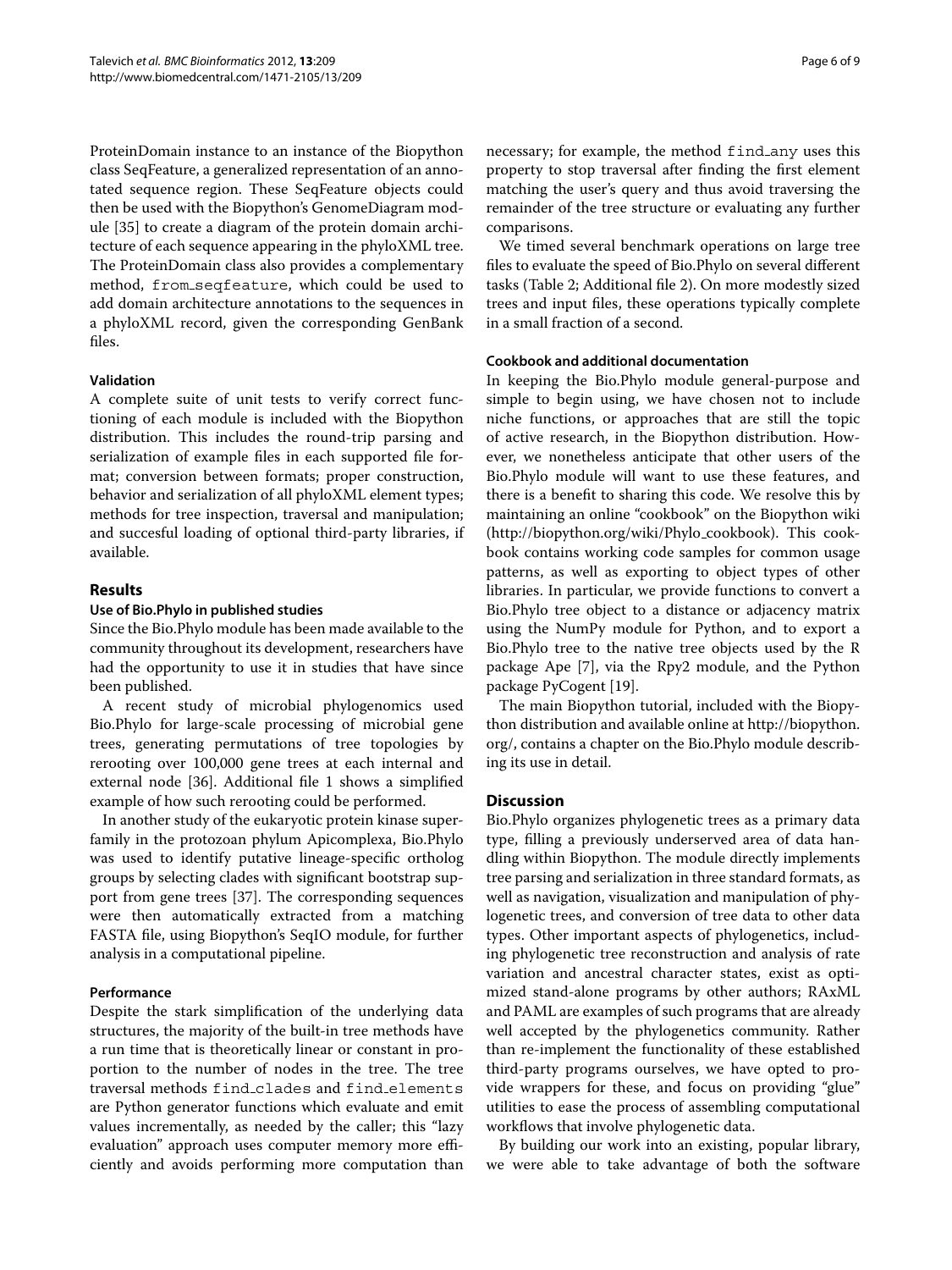#### <span id="page-6-0"></span>**Table 2 Performance**

| Task                                                   | Input tree                             | Python 2.7 | Python 3.2 | PyPy 1.9 |
|--------------------------------------------------------|----------------------------------------|------------|------------|----------|
| Read a very large Newick tree                          | Smith 2011 angiosperm supertree        |            |            |          |
|                                                        | (55473 terminal nodes) [38]            | 17.45      | 16.85      | 1.214    |
| Read the same large tree in phyloXML                   | Smith 2011, converted to phyloXML with |            |            |          |
|                                                        | phylo_converter(http://phylosoft.org/) | 3.805      | 4.318      | 3.937    |
| Write the same large tree as Newick                    | Smith 2011                             | 0.5238     | 0.7704     | 0.4378   |
| Write the same large tree as phyloXML                  | Smith 2011                             | 10.39      | 10.85      | 24.17    |
| Read a medium-sized Newick tree                        | Davies 2004 angiosperm supertree       |            |            |          |
|                                                        | (440 terminal nodes) [39]              | 0.1097     | 0.1087     | 0.007312 |
| Parse many Newick trees                                | Davies 2004, copies rerooted at        |            |            |          |
|                                                        | each node (816 trees)                  | 84.91      | 84.29      | 6.812    |
| Reroot at each node                                    | Davies 2004                            | 1.347      | 1.167      | 0.3450   |
| Collapse all splits with bootstrap values less than 50 | Davies 2004                            | 2.266      | 2.312      | 2.411    |
| Total branch length                                    | Davies 2004                            | 0.01322    | 0.01310    | 0.01448  |
| Ladderize the tree                                     | Davies 2004                            | 0.1274     | 0.1190     | 0.1127   |
| Count terminal nodes                                   | Davies 2004                            | 0.006838   | 0.006323   | 0.005914 |

Performance of Bio.Phylo functions and tree methods under different Python versions on several benchmark tasks. Reported execution times are the median of 101 replications of each task, in seconds (Additional file [2\)](#page-7-23). Benchmarks were evaluated with Python versions 2.7.3 and 3.2.3 and PyPy version 1.9 on an Intel Xeon E5405 2.00 GHz processor with 8 GB memory, running under 64-bit Ubuntu Linux 12.04 with Biopython 1.60 installed.

infrastructure and the community of developers and users associated with Biopython. By reusing core objects and maintaining common API conventions for file parsing, the resulting software package has a familiar feel to new users who have prior experience with Biopython or BioPerl. To ensure code correctness and minimize errors introduced during additional development, we reuse the existing test framework and packaging mechanisms in Biopython. A continuous integration server [http://testing.open-bio.](http://testing.open-bio.org/biopython/) [org/biopython/](http://testing.open-bio.org/biopython/) runs an automated test suite nightly on all supported Python versions, operating systems and implementations, including the Jython Java-based port of Python.

Our work also provides an example of the short- and long-term benefits of building a community of developers and users around a shared open-source project. By integrating with Biopython from the beginning, we gained access to an existing community of developers and users who have continually tested the software under a variety of environments and use cases, reported bugs, requested new features, and provided new code. A notable example of a contribution from the Biopython user community is Bio.Phylo.PAML, which began as an independent project, pypaml. We successfully integrated the pypaml source code into Biopython, with further enhancements based on feedback from Biopython developers and users.

The permissive open-source license that governs both Biopython and Bio.Phylo allows this code to be reused freely in other software, which could help overcome the pervasive problem of incompatible software support for widely used file formats.

#### **Future development**

In future releases we intend to provide support for another recently standardized XML-based format, NeXML, an XML-based successor to NEXUS [\[6\]](#page-7-3). Since the core classes for phylogenies have already been defined and implemented in Bio.Phylo, the implementation of NeXML I/O is expected to be straightforward.

Another area for future growth is the addition of wrappers for other third-party applications in Bio.Phylo.Applications. Using the existing Bio.Application framework, it is straightforward to add other tools that can be run with a standard command-line interface. Other widely used programs that require specialized input, notably MrBayes and PhyloBayes, may be implemented with an approach similar to Bio.Phylo.PAML, providing a module containing both the functions to generate the configuration file and to run the program itself with the generated configuration.

Smaller features may appear first on the Cookbook wiki page, implemented as stand-alone functions, and may later be added to the official Biopython distribution.

#### **Conclusions**

Bio.Phylo meets a growing need in bioinformatics for working with heterogeneous types of biological and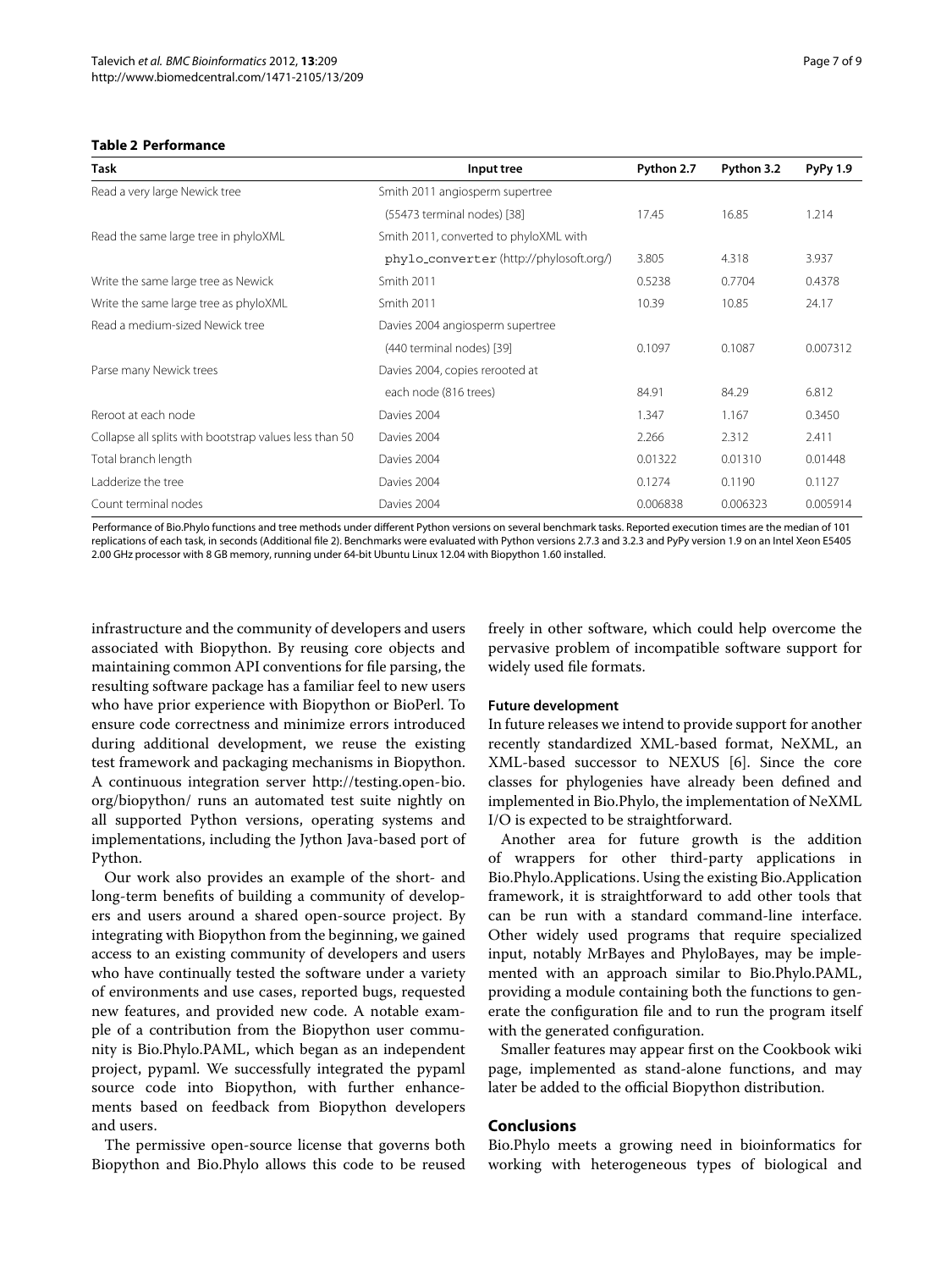phylogenetic data. By supporting interoperability with multiple file formats and leveraging existing Biopython features, this library simplifies the construction of phylogenetic workflows and computational pipelines, addressing practical issues of data integration and exchange in the bioinformatics community.

### **Availability and requirements**

**Project name:** Biopython

**Project home page:** <http://biopython.org/>

**Operating system:** Platform independent

**Programming language:** Python

**Other requirements:** Python 2.5 or higher; optional libraries matplotlib, Graphviz, NetworkX

**License:** Biopython License

#### **Any restrictions to use by non-academics:** None

## **Additional file**

<span id="page-7-22"></span>**[Additional file 1:](http://www.biomedcentral.com/content/supplementary/1471-2105-13-209-S1.py) Tree rerooting.** Example code to read a tree from a file and write copies of the tree rerooted at every internal and external node. The method find\_clades produces an iterator over the tree rather than a new list, in order to make more efficient use of memory in general. In this case, because the method root\_with\_outgroup modifies the tree in-place, which could change the ordering of nodes during traversal, list is used to create an unchanging copy of references to the original nodes in the tree.

<span id="page-7-23"></span>**[Additional file 2:](http://www.biomedcentral.com/content/supplementary/1471-2105-13-209-S2.py) Performance benchmark script.** Python script to time the execution of the benchmark tasks shown in Table [2.](#page-6-0)

#### **Competing interests**

The authors declare that they have no competing interests.

#### **Authors' contributions**

ET wrote the code for Bio.Phylo. BI wrote the code for Bio.Phylo.PAML. BAC and PJAC mentored and supervised the development of Bio.Phylo and contributed enhancements and bug fixes. ET, BI, PJAC and BAC wrote the manuscript. All authors read and approved the final manuscript.

#### **Acknowledgements**

We acknowledge the role of Google Summer of Code 2009 and the National Evolutionary Synthesis Center (NESCent) Phyloinformatics program in sponsoring and initiating this project. We also thank the Biopython community and Open Bioinformatics Foundation for ongoing advice and support. Several individuals made direct contributions to Bio.Phylo: Aaron Gallagher, Connor McCoy, Joel Berendzen, Robert Beiko and Tanya Golubchik provided bug fixes, test cases, feature requests and example code; Frank Kauff wrote most of the tree parsing code in the Bio.Nexus module, which Bio.Phylo builds upon, and gave helpful comments on a draft of the manuscript; Cymon J. Cox gave advice on the port of Bio.Nexus code; and Christian M. Zmasek co-mentored the original Google Summer of Code project with Brad A. Chapman, guiding the implementation of phyloXML. We also thank the peer reviewers for helpful suggestions on this manuscript. BI is supported by a FI-DGR from AGAUR (Catalonia, Spain). Harvard Bioinformatics Core provided for publication costs and moral support.

#### **Author details**

<sup>1</sup> Institute of Bioinformatics, University of Georgia, 120 Green Street, Athens, GA 30602, USA. 2Institute of Evolutionary Biology (CSIC-UPF), CEXS-UPF-PRBB, C/ Doctor Aiguader 88, 08003 Barcelona, Spain.<sup>3</sup> James Hutton Institute, Invergowrie, Dundee DD2 5DA, UK. 4Harvard School of Public Health Bioinformatics Core, 655 Huntington Ave, Boston, MA 02115, USA.

Received: 6 March 2012 Accepted: 8 August 2012 Published: 21 August 2012

#### **References**

- <span id="page-7-0"></span>1. Felsenstein J: **Phylogenies and the comparative method.** American Naturalist 1985, **125:**1–15.
- <span id="page-7-1"></span>2. Vos RA, Caravas J, Hartmann K, Jensen MA, Miller C: **Bio:Phylo phyloinformatic analysis using Perl.** BMC Bioinformatics 2011, **12:**63.
- <span id="page-7-2"></span>3. Leebens-Mack J, Vision T, Brenner E, Bowers JE, Cannon S, Clement MJ, Cunningham CW, DePamphilis C, DeSalle R, Doyle JJ, Eisen Ja, Gu X, Harshman J, Jansen RK, Kellogg Ea, Koonin EV, Mishler BD, Philippe H, Pires JC, Qiu YL, Rhee SY, Sjölander K, Soltis DE, Soltis PS, Stevenson DW, Wall K, Warnow T, Zmasek C: **Taking the first steps towards a standard for reporting on phylogenies: Minimum Information About a Phylogenetic Analysis (MIAPA).** Omics: J Integr Biol 2006, **10**(2):231–237.
- 4. Prosdocimi F, Chisham B, Pontelli E, Thompson JD, Stoltzfus A: **Initial implementation of a comparative data analysis ontology.** Evolutionary Bioinf 2009, **5:**47–66.
- <span id="page-7-21"></span>5. Han MV, Zmasek CM: **phyloXML: XML for evolutionary biology and comparative genomics.** BMC Bioinformatics 2009, **10:**356.
- <span id="page-7-3"></span>6. Vos Ra, Balhoff JP, Caravas Ja, Holder MT, Lapp H, Maddison WP, Midford PE, Priyam A, Sukumaran J, Xia X, Stoltzfus A: **NeXML: rich, extensible, and verifiable representation of comparative data and metadata.** Syst Biol 2012, **61**(4):675–689.
- <span id="page-7-4"></span>7. Paradis E, Bolker B, Claude J, Cuong HS, Desper R, Dutheil J, Gascuel O, Heibl C, Lawson D, Lefort V, Lemon J, Noel Y, Nylander J, Opgen-rhein R, Vienne DD: **Package 'ape'** 2010. [\[http://ape.mpl.ird.fr/\]](http://ape.mpl.ird.fr/).
- <span id="page-7-5"></span>8. Stajich JE, Block D, Boulez K, Brenner SE, Chervitz Sa, Dagdigian C, Fuellen G, Gilbert JGR, Korf I, Lapp H, Lehvaslaiho H, Matsalla C, Mungall CJ, ¨ Osborne BI, Pocock MR, Schattner P, Senger M, Stein LD, Stupka E, Wilkinson MD, Birney E: **The Bioperl toolkit: Perl modules for the life sciences.** Genome Res 2002, **12**(10):1611–1618.
- <span id="page-7-6"></span>9. Maddison W, Maddison D: **Mesquite: A modular system for evolutionary analysis.** 2011. [\[http://mesquiteproject.org\]](http://mesquiteproject.org).
- <span id="page-7-7"></span>10. Cock PJA, Antao T, Chang JT, Chapman BA, Cox CJ, Dalke A, Friedberg I, Hamelryck T, Kauff F, Wilczynski B, de Hoon MJL: **Biopython: freely available Python tools for computational molecular biology and bioinformatics.** Bioinformatics 2009, **25**(11):1422–1423.
- <span id="page-7-8"></span>11. Holland RCG, Down TA, Pocock M, Prlić A, Huen D, James K, Foisy S, Dräger A, Yates A, Heuer M, Schreiber MJ: **BioJava: an open-source framework for bioinformatics.** Bioinformatics 2008, **24**(18):2096–2097.
- <span id="page-7-9"></span>12. Goto N, Prins P, Nakao M, Bonnal R, Aerts J, Katayama T: **BioRuby: bioinformatics software for the Ruby programming language.** Bioinformatics 2010, **26**(20):2617–2619.
- <span id="page-7-10"></span>13. Prins P, Contributors: **BioLib** 2008. [\[http://biolib.open-bio.org/\]](http://biolib.open-bio.org/).
- <span id="page-7-11"></span>14. Lapp H, Contributors: **BioSQL** 2003. [\[http://www.biosql.org\]](http://www.biosql.org).
- <span id="page-7-12"></span>15. Maglott D, Ostell J, Pruitt KD, Tatusova T: **Entrez Gene: gene-centered information at NCBI.** Nucleic Acids Res 2005, **33**(Database issue):D54–D58.
- <span id="page-7-13"></span>16. Altschul SF, Madden TL, Schaffer aa, Zhang J, Zhang Z, Miller W, Lipman ¨ DJ: **Gapped BLAST and PSI-BLAST: a new generation of protein database search programs.** Nucleic Acids Res 1997, **25**(17):3389–3402.
- <span id="page-7-14"></span>17. Camacho C, Coulouris G, Avagyan V, Ma N, Papadopoulos J, Bealer K, Madden TL: **BLAST+: architecture and applications.** BMC Bioinformatics 2009, **10:**421.
- <span id="page-7-15"></span>18. Oliphant TE: **Python for Scientific Computing.** Comput Sci Eng 2007, **9**(3):10–20.
- <span id="page-7-16"></span>19. Knight R, Maxwell P, Birmingham A, Carnes J, Caporaso JG, Easton BC, Eaton M, Hamady M, Lindsay H, Liu Z, Lozupone C, McDonald D, Robeson M, Sammut R, Smit S, Wakefield MJ, Widmann J, Wikman S, Wilson S, Ying H, Huttley GA: **PyCogent: a toolkit for making sense from sequence.** Genome Biol 2007, **8**(8):R171.
- <span id="page-7-17"></span>20. Sukumaran J, Holder MT: **DendroPy: a Python library for phylogenetic computing.** Bioinformatics 2010, **26**(12):1569–1571.
- <span id="page-7-18"></span>21. Huerta-Cepas J, Dopazo J, Gabaldón T: **ETE: a python Environment for Tree Exploration.** BMC Bioinformatics 2010, **11:**24.
- <span id="page-7-19"></span>22. Foster PG: p4: A Python package for phylogenetics. 2003. [\[http://code.](http://code.google.com/p/p4-phylogenetics/) [google.com/p/p4-phylogenetics/\]](http://code.google.com/p/p4-phylogenetics/).
- <span id="page-7-20"></span>23. Maddison DR, Swofford DL, Maddison WP: **NEXUS: an extensible file format for systematic information.** Syst Biol 1997, **46**(4):590–621.